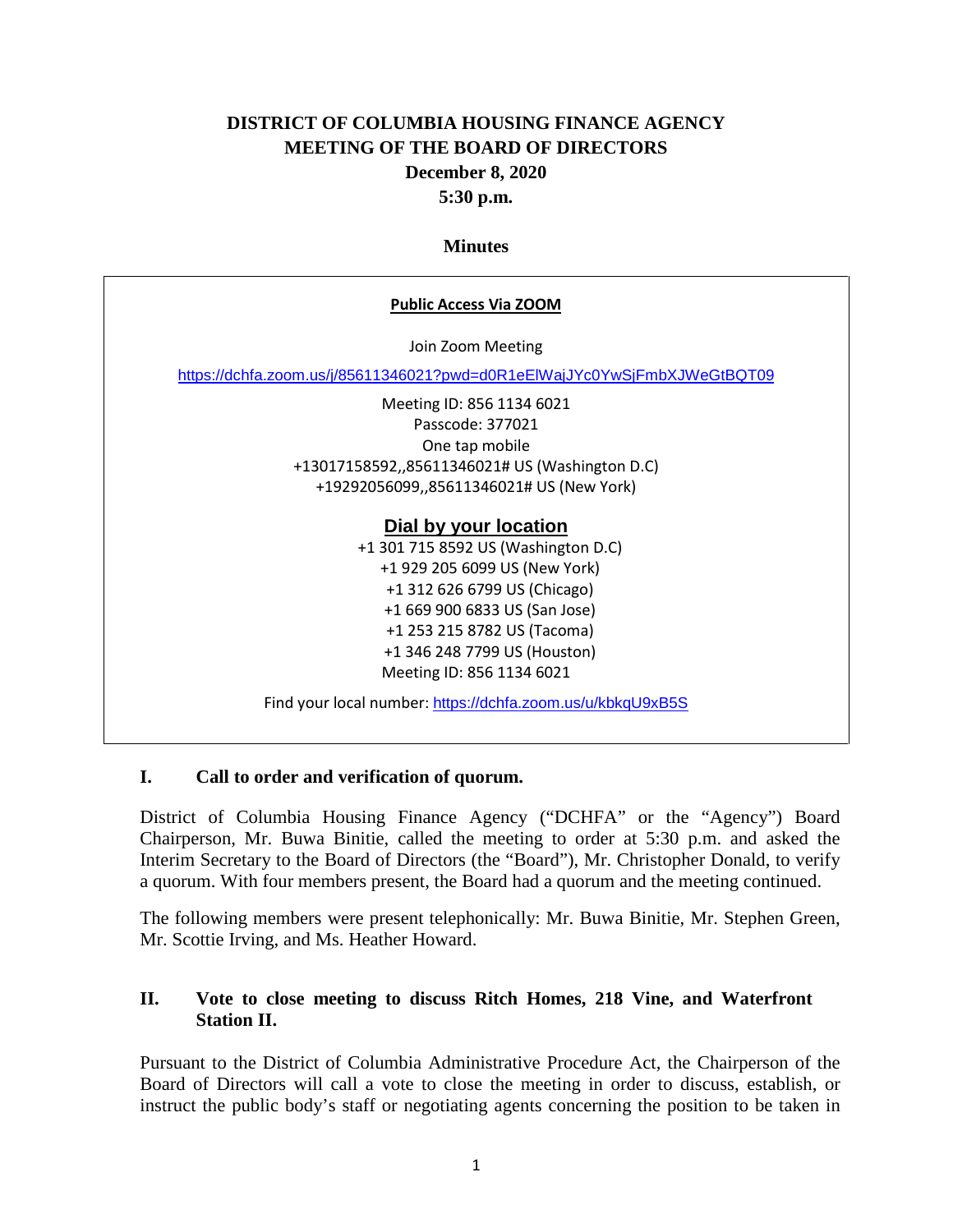negotiating 218 Vine Street, Ritch Homes, and Waterfront Station II. An open meeting would adversely affect matters related to the Agency. (D.C. Code §2-575(b)(2)).

Mr. Binitie called for a motion to close the meeting. Ms. Howard made a motion to close the meeting. The motion was properly seconded by Mr. Irving. The motion passed by a chorus of ayes.

The meeting was closed at 5:31 p.m. and re-opened at 6:09 p.m.

# **III. Consideration of DCHFA Final Bond Resolution No. 2020-26 Ritch Homes.**

Mr. Rodney Dew, Senior Analyst, Multifamily Neighborhood Lending & Investments ("MLNI"), presented the transaction to the Board. MLNI underwriting staff requests the approval of a final bond resolution from the DCHFA Board of Directors for the issuance of tax exempt bonds in an amount not to exceed \$17,750,000 to finance a portion of the cost to acquire and rehabilitate 42 units at Ritch Homes Apartments (the "Property").

The Property is comprised of two adjacent brick and masonry apartment buildings, each with 21 residential units for a total of 42 units. Built circa 1920, floor plans at the Project consist of studio, one bedroom, two bedroom, and three bedroom apartments. There are laundry facilities and an onsite management/leasing office at the Project. The Project is ideally located in the Northwest Quadrant of the city of Washington, D.C, which is a part of the Washington-Arlington-Alexandria, DC-VA-MD-WV Metropolitan Statistical Area ("MSA"). The MSA is in the hub of a well-developed highway network that allows access to the major urban centers of the Northeast Corridor. Additionally, the region is served by an integrated public transportation system with buses and modern rapid rail transit network lines emanating from downtown Washington, D.C. into the suburbs. Strategically located in proximity to both Dupont Circle and Logan Circle, the Project also offers its residents easy access to public transportation (Dupont Circle Metro Station), major thoroughfares (US Route 29), major employers within the area, and the vibrant downtown Washington scene.

The proposed new ownership of the Project will be through a District of Columbia limited partnership named Standard RH Venture LP ("Owner" or "Sponsor"). The Owner consists of a newly formed, single purpose general partner entity named Standard RH Manager LLC ("GP") and PNC as the equity investor ("LP"). The GP will consist of HOM RH Manager LLC ("HOM-RH"), an affiliate of the parent non-profit organization, Housing on Merit ("HOM") and Standard Communities.

Through the District of Columbia's Tenant Opportunity to Purchase Act ("TOPA"), the newly formed 1420-1424 R St Tenants Association, Inc. ("Association") represented the residents of the Project and submitted a Letter of Interest ("LOI") to purchase the Project from R Street Limited Partnership, the existing owner of the Project ("Seller"). Subsequent to the Association's submission of the LOI, the Association engaged in negotiations and interviews with various developers regarding the assignment of Association's rights under the TOPA. On November 14, 2019, the Association formally selected, and assigned its rights under the TOPA to the Sponsor, paving the way for the purchase and development of the Project by the Owner and Developer, respectively.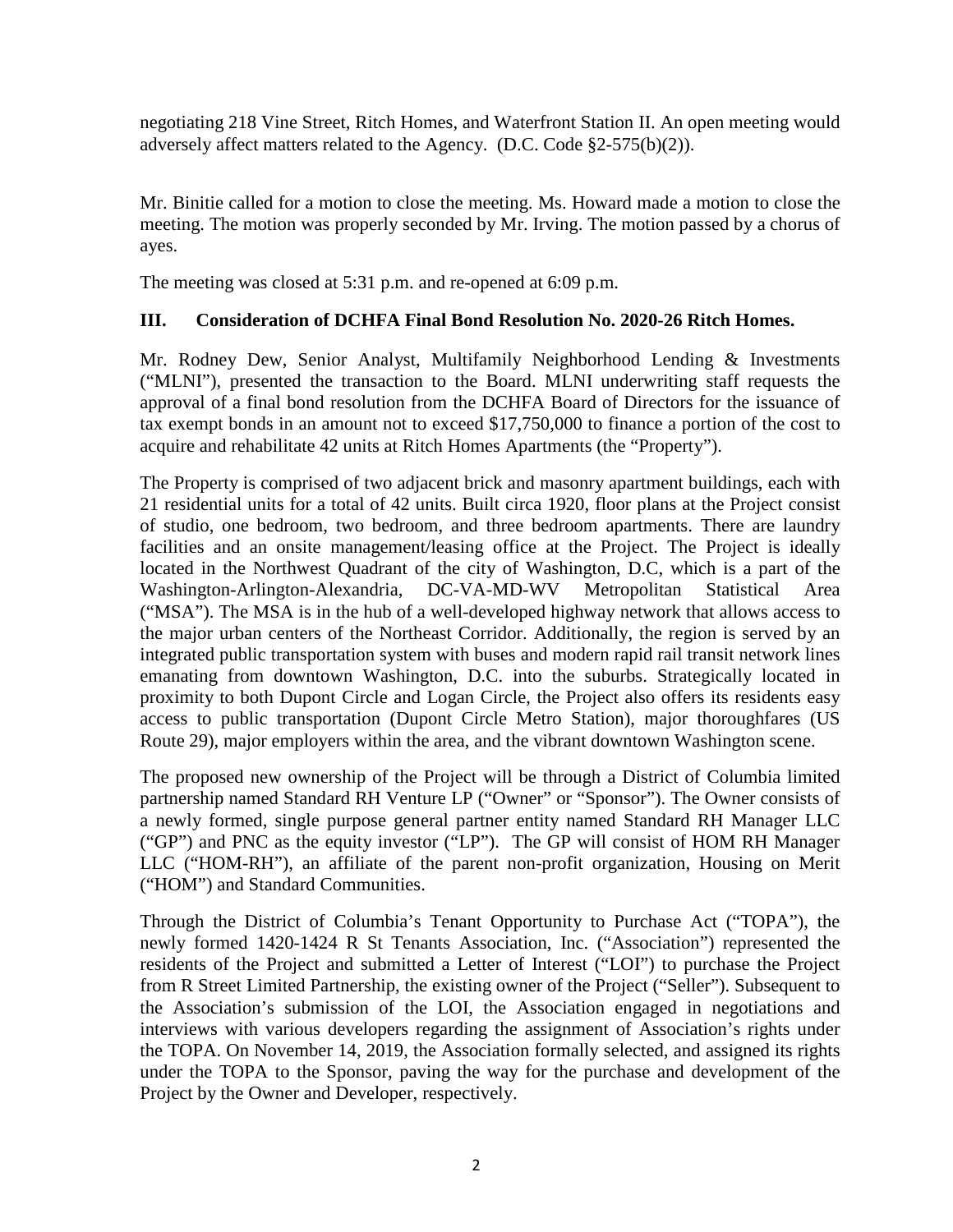The property is subsidized with a Project-Based Section 8 Housing Assistance Payment ("HAP") contract with the U.S. Department of Housing and Urban Development ("HUD"). The existing owner has been granted a 6-month extension by HUD (extended through December 2020) to maintain the Project's affordability during the ownership transfer process. In conjunction with the proposed new financing, the Sponsor has worked with HUD to execute a new long-term HAP contract prior to the closing further preserving affordability of the Project via the Section 8 program. Written approval is eminent. The Sponsor has elected Income Averaging as the minimum Low Income Housing Tax Credit ("LIHTC") set aside for the Project.

The capital stack for the Project will consist of permanent financing of approximately \$21,600,000, \$7,775,273 in low income housing tax credit ("LIHTC") equity, and \$986,273 in Deferred Developer Fee. The total development cost is \$30,361,546 (\$660,033/unit), inclusive of acquisition, hard and soft costs, developer, and financing fees, reserves and escrows. As noted above, Standard RH Venture LP will be the owner and borrowing entity for the transaction.

The remaining members of the development team are Whiting Turner as the General Contractor, Wiencek + Associates as the Architect, and Franklin Johnston Group as the Property Manager.

Mr. Dew concluded the presentation and introduced a member of the development team present telephonically: Tommy Attridge, with Standard RH Venture, LP. Mr. Dew then opened the floor for comments and questions.

There were no questions.

Mr. Binitie called for a vote to approve DCHFA Final Bond Resolution No. 2020-26 for Ritch Homes Apartments. Mr. Jackson made a motion on the resolution and Mr. Irving properly seconded the motion. Mr. Donald took a poll vote because the Agency is committing volume cap.

The resolution was unanimously approved.

## **IV. Consideration of DCHFA Final Bond Resolution No. 2020-25 for 218 Vine Street.**

Mr. Dew presented the transaction to the Board. MLNI underwriting staff requests the approval of a final bond resolution from the DCHFA Board of Directors for the issuance of tax exempt bonds in an amount not to exceed \$28.4 million to finance a portion of the cost to construct 129 units at 218 Vine Street (the, "Project").

The project site was purchased by 218 Vine Street NW Residential PJV – Phase 2, LLC ("Borrower" or "Sponsor") on August 9, 2017. The Project is located two blocks from the Takoma Metro Red Line Station and will produce a total of 129 new affordable units in total, targeted towards seniors, with 24 of the units reserved for permanent supportive housing ("PSH") households. The 4 percent side of the transaction will include 49 efficiency units, 42 one bedroom units, and 1 two bedroom unit. These units will be restricted to 30 percent, 50 percent, and 60 percent of Area Median Income ("AMI") or less. The 9 percent side of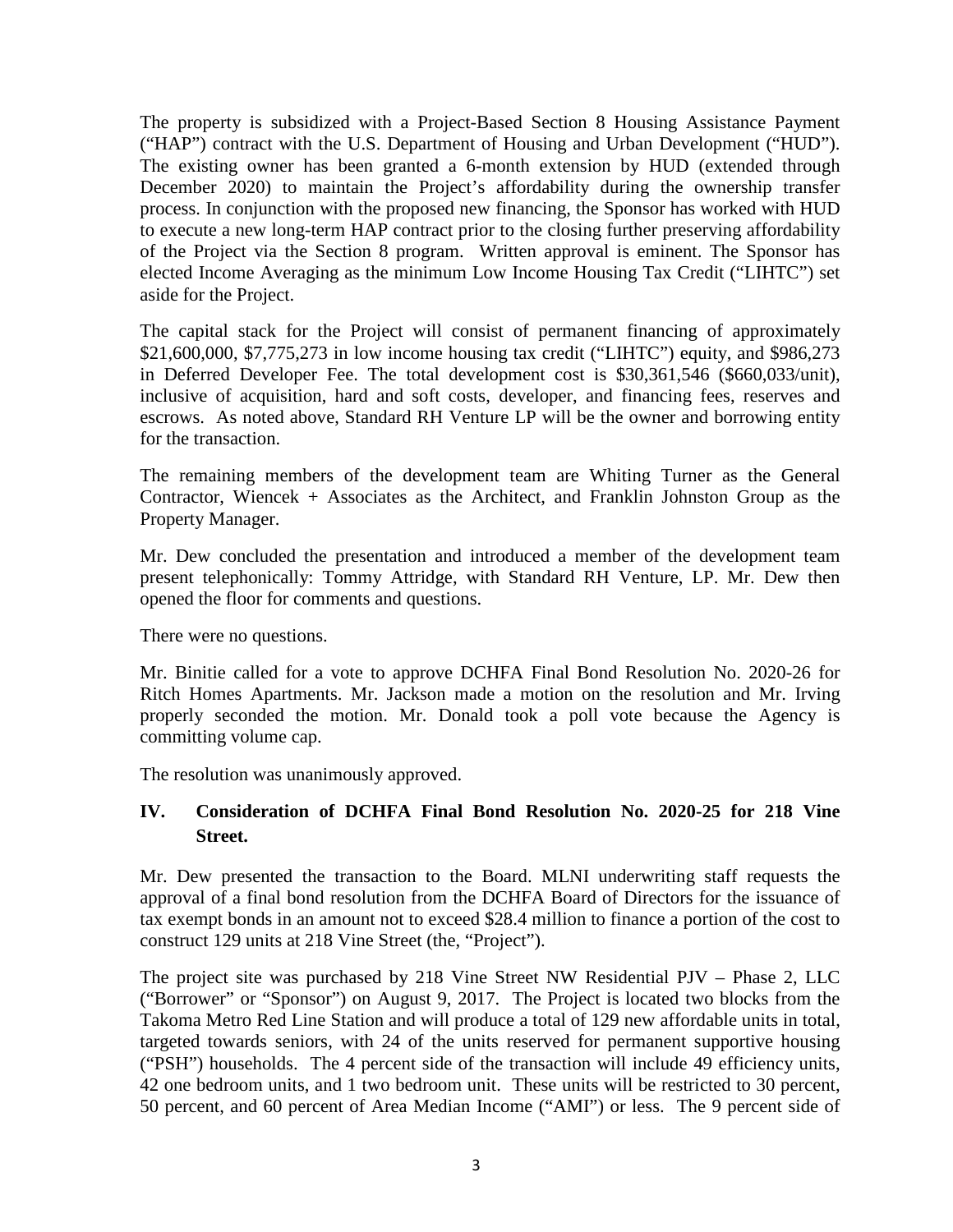the transaction will have 20 efficiency units, 16 one-bedroom units, and 1 two bedroom unit. All units on the 9 percent side will be restricted to 50 percent of AMI or less.

The project is located in census tract 17.02 in Ward 4. Property amenities will include a business center, community room, on-site management, a fitness center, and 25 below grade parking spaces. In-unit amenities will include central heating and air-conditioning, a coat closet, a dishwasher, garbage disposal, and Energy Star appliances. There will be one laundry room located on each floor.

The capital stack for the 4 percent LIHTC portion of the Project will consist of permanent financing in the amount of \$15,980,000 as a Freddie Mac Tax Exempt Loan ("TEL"), a \$13,020,776 DHCD HPTF loan, \$9,801,967 in LIHTC equity, \$323,000 in Returned Commitment Fee and \$2,578,496 in Deferred Developer Fee. The total development cost is \$41,704,239 (\$453,307/unit), inclusive of hard and soft costs, developer, and financing fees, reserves and escrows. The capital stack for the 9 percent LIHTC side will consist of permanent financing of \$3,698,500 as a taxable Freddie Mac loan, \$10,890,000 in LIHTC equity, \$73,970 in Returned Commitment Fee and \$516,202 in Deferred Developer Fee.

218 Vine Street NW Residential PJV – Phase 2, LLC will be the owner and borrowing entity on the 4 percent transaction. 218 Vine Street NW Residential PJV, LLC will be the owner and borrowing entity on the 9 percent transaction. Within each of these borrowing entities, the 0.01% managing member with be comprised of LDP Holdings LLC (49%) and Housing Up (51%). At closing, each borrowing entity will admit an affiliate of Wells Fargo as the 99.99% tax credit investor.

The remaining members of the development team consist of Whiting Turner as General Contractor, KTGY Architecture + Planning as Architect, WinnCompanies as Property Manager, and Housing Up as the service provider.

Mr. Dew concluded the presentation, opened the floor for questions and introduced a member of the development team present telephonically: Mr. Phuc Tran, with Jair Lynch Real Estate.

Mr. Jackson asked Mr. Tran which residents would have access to case workers. Mr. Tran responded that case workers would be dedicated to tenants who resided in Permanent Supportive Housing ("PSH") units, but a resident service coordinator would be on staff to handle other components of resident services for other tenants.

Mr. Binitie called for a vote to approve DCHFA Final Bond Resolution No. 2020-25 for 218 Vine Street. Mr. Jackson made a motion to approve the resolution and the motion was properly seconded by Ms. Howard. Mr. Donald took a poll vote because the Agency is committing volume cap.

The resolution was unanimously approved.

## **V. Consideration of DCHFA Eligibility Bond Resolution No. 2020-27 for Waterfront Station II.**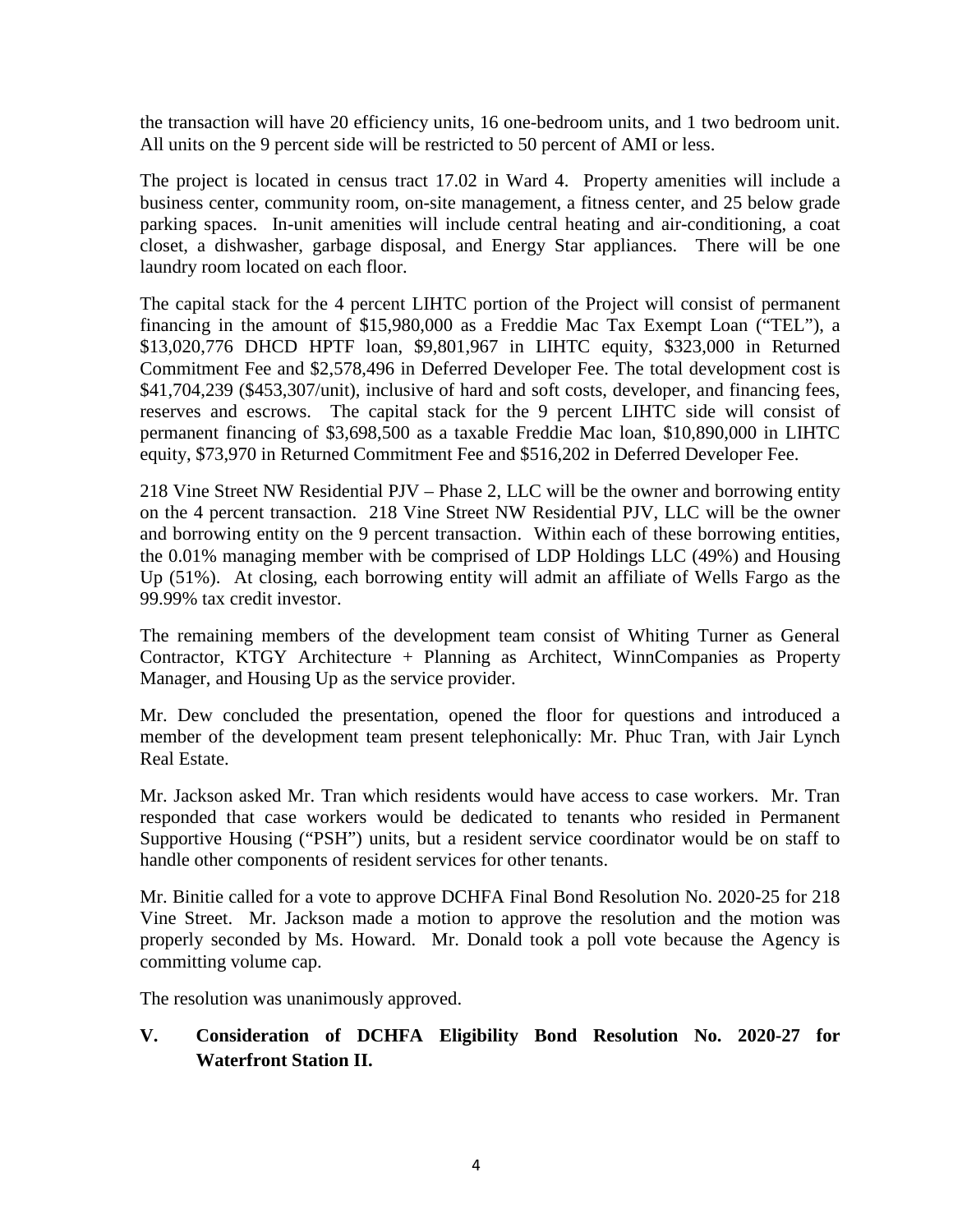Mr. Dew presented the transaction to the Board. The MLNI underwriting staff requests the approval of an eligibility resolution from the DCHFA Board of Directors for the issuance of tax exempt bonds in an amount not to exceed \$18,750,00 to finance a portion of the acquisition and construction costs for Waterfront Station II, a 94 unit affordable apartment project located in Southwest D.C. (the "Project").

The transaction will combine 9 percent and 4 percent low income housing tax credits ("LIHTC"), commonly referred to as a "twinning" transaction. There will also be a separate market component including ground level retail space financed separately with taxable debt. The three components will be separated via an A&T lot structure.

In 2016, the Sponsor team which is comprised of Hoffman & Associates, AHC Inc., City Partners, and Paramount Development, was awarded the opportunity to develop the Project site through a public RFP process with the Office of the Deputy Mayor for Planning and Economic Development ("DMPED"). As a result, the Sponsor will enter into a 99-year ground lease with the District. At its completion, Waterfront Station II will provide 449 mixed income rental units above almost 28,000 SF of retail space. The retail space will be occupied by Appletree Charter School (9,100 SF), black box theater (9,000 SF), and neighborhood-serving retail (9,800 SF). The Property will be eleven stories tall with a penthouse level. Amenities will include a roof-top pool, community room/lounge, coworking areas, patio/grilling area, patio/grilling area, a fitness facility, and landscaped areas. The Project site is situated adjacent to a grocery store, restaurants, retail, government offices, bus routes, and the Waterfront Metro station. Arena Stage, one of DC's premier cultural institutions, and The Wharf development are located just blocks from the site. The site offers easy access to L'Enfant Plaza and other major employment destinations via highways 395 and 695.

The Project site has gone through the Planned Unit Development ("PUD") zoning approval process. The First Stage PUD ("PUD 1") was approved on July 31, 2003. The PUD 1 was for eight parcels in total and was led by a partnership of Forest City, the Kaempfer Company, and Bresler & Reiner, Inc. As part of the PUD 1 process, the District retained one parcel (the northeast parcel) and led a Request For Proposal ("RFP") process to select the Sponsor team to develop the site. The Second Stage PUD ("PUD 2") was approved on April 8, 2019. The PUD 2 stipulates that the Sponsor will develop the site in accordance with the Land Disposition and Development Agreement ("LDDA") which the developer and the District entered into on December 13, 2018. As detailed in the LDDA, 30 percent of the residential units (136 units) will be restricted to households earning less than 50 percent of AMI, with half of those set aside for households earning less than 30 percent of AMI. Prior to closing, each component of the Project will enter into a ground lease with the District for a term of 99 years. Under this structure, the components will enter into reciprocal use and easement agreements to ensure that all residents have access to the common areas and amenities.

The Sponsor entered into an LDDA with the District of Columbia on December 13, 2018 to redevelop the Project site. The LDDA expires on March 29, 2021.

The unit mix for the Project will consist of 118 efficiency units, 241 one-bedroom units, and 90 two-bedroom units for a total of 449 units. The development will have 68 units set aside for households earning 30 percent of Area Median Income ("AMI") or less and 68 units set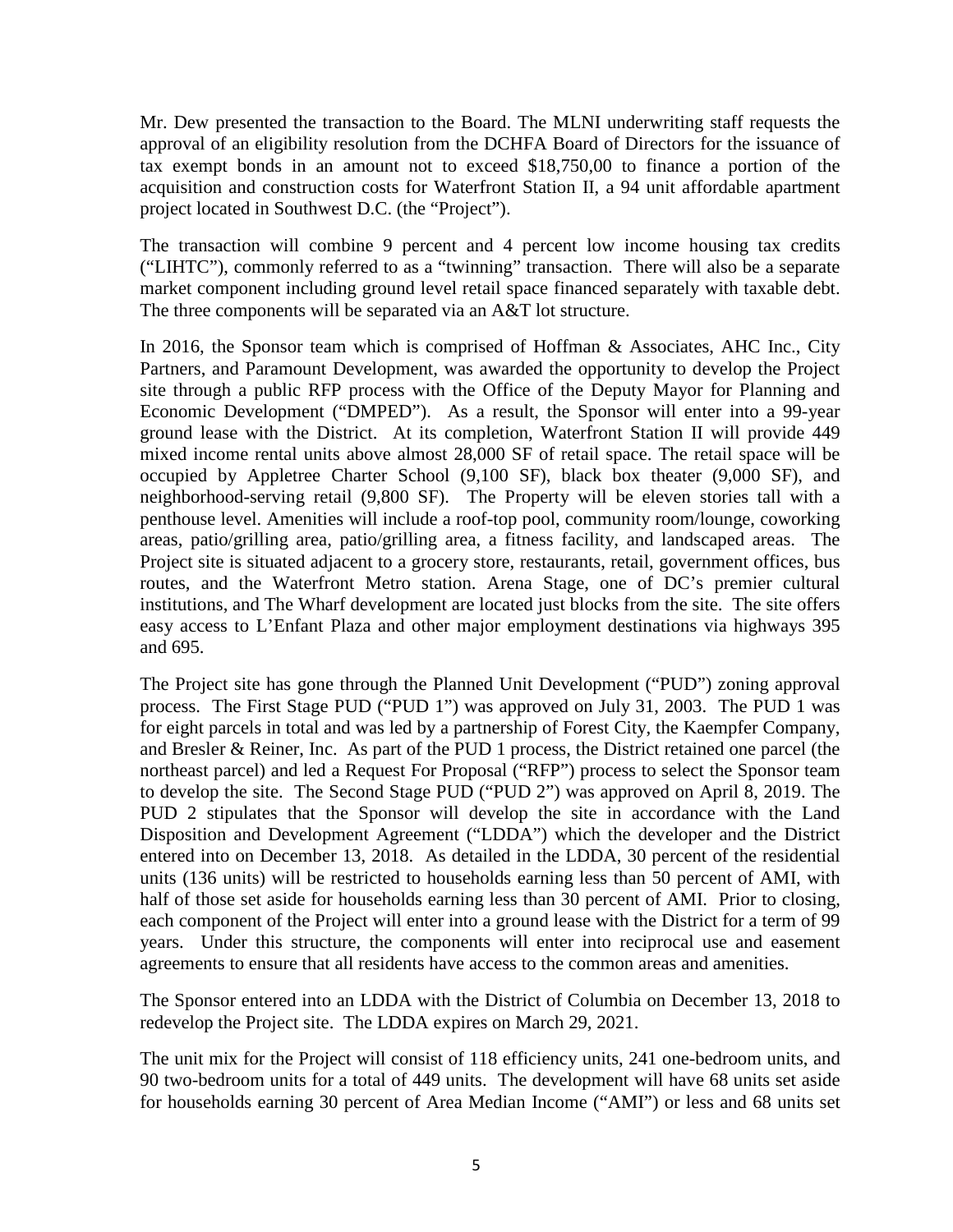aside for households earning 50 percent of AMI or less. The remaining 313 units will be unrestricted.

The capital stack for the 4 percent transaction will consist of permanent financing in the approximate amount of \$4,400,000 as a Freddie TEL, a 20,327,985 Sponsor Loan, \$8,405,186 in LIHTC Equity. The capital stack for the 9 percent transaction will consist of permanent financing in the amount of \$2,820,000 as a taxable Freddie Loan, a \$1,049,693 Sponsor Loan, and \$10,010,000 in LIHTC Equity. The capital stack for the market component will consist of permanent financing in the amount of \$120,824,113 as a taxable Freddie Loan. The total development cost is \$167,836,978 (\$373,802/unit), inclusive of acquisition debt repayment, hard and soft costs, developer, and financing fees, reserves and escrows. The Borrowing Entity is WFS2 AH4 LLC (the "Owner" or "Borrower"). The Managing Member is WFS2 AH4 MM LLC and consists of WFS2 JV LLC (100%) and AHC Waterfront 4 LLC (0%). WFS2 JV LLC is the Sole Member and is comprised of AHC Inc. (18%), Paramount Development LLC (8%), PNH WFS2 LLC (62%), City Partners LLC (9%), and Hoffman & Associates Inc. (3%). AHC Waterfront 4 LLC is the Non-Member Manager that is wholly owned by AHC Inc. LH 1-Manager LLC and PNH WFS2 LLC are both affiliates of Hoffman & Associates.

The remaining members of the development team consist of Clark Construction as General Contractor, Torti Gallas Urban, Inc. as Architect, and Bozzuto as Property Manager.

Mr. Dew concluded his presentation, opened the floor for questions, and introduced members of the development team present on the Board meeting call: Alan Goldstein, John Welsh, and David Brotman from AHC, Inc.; Ryan Dring, David Roberts and, Meri Baroni from Hoffman & Associates; and Kent Neumann and Chico Horton from Tiber Hudson.

Mr. Binitie inquired about the status of the building permit application. Mr. Roberts replied the third-party review of permits were almost completed but had yet to be submitted to the Department of Consumer and Regulatory Affairs ("DCRA"). Mr. Binitie asked what was permits were needed in order to close. Mr. Dring replied the deal could close with footing to grade permits, but lenders would not fund until building permits had been provided.

Mr. Binitie asked if the \$20 million was allocated to the market rate units or the affordable units. Mr. Dring responded the \$20 million sponsor loan draws from the market rate equity over time and would be first to fund the Project. Mr. Binitie asked about rental rates. Mr. Dring discussed the rental rates for similar properties in the area and detailed his expectations for the market when the Project opened.

Mr. Binitie inquired about community amenities and the deal structure. Mr. Dring responded that amenities will be available to all residents, though there will be an additional fee for parking. Mr. Dring then explained the deal structure and its components.

Mr. Irving asked who the general contractor is and how many projects had they completed on the waterfront. Mr. Roberts replied that Clark was the general contractor and they have completed several projects on the waterfront. Mr. Irving asked a follow up question regarding Certified Business Enterprise ("CBE") participation. Mr. Roberts answered that he would follow up with the information at another time.